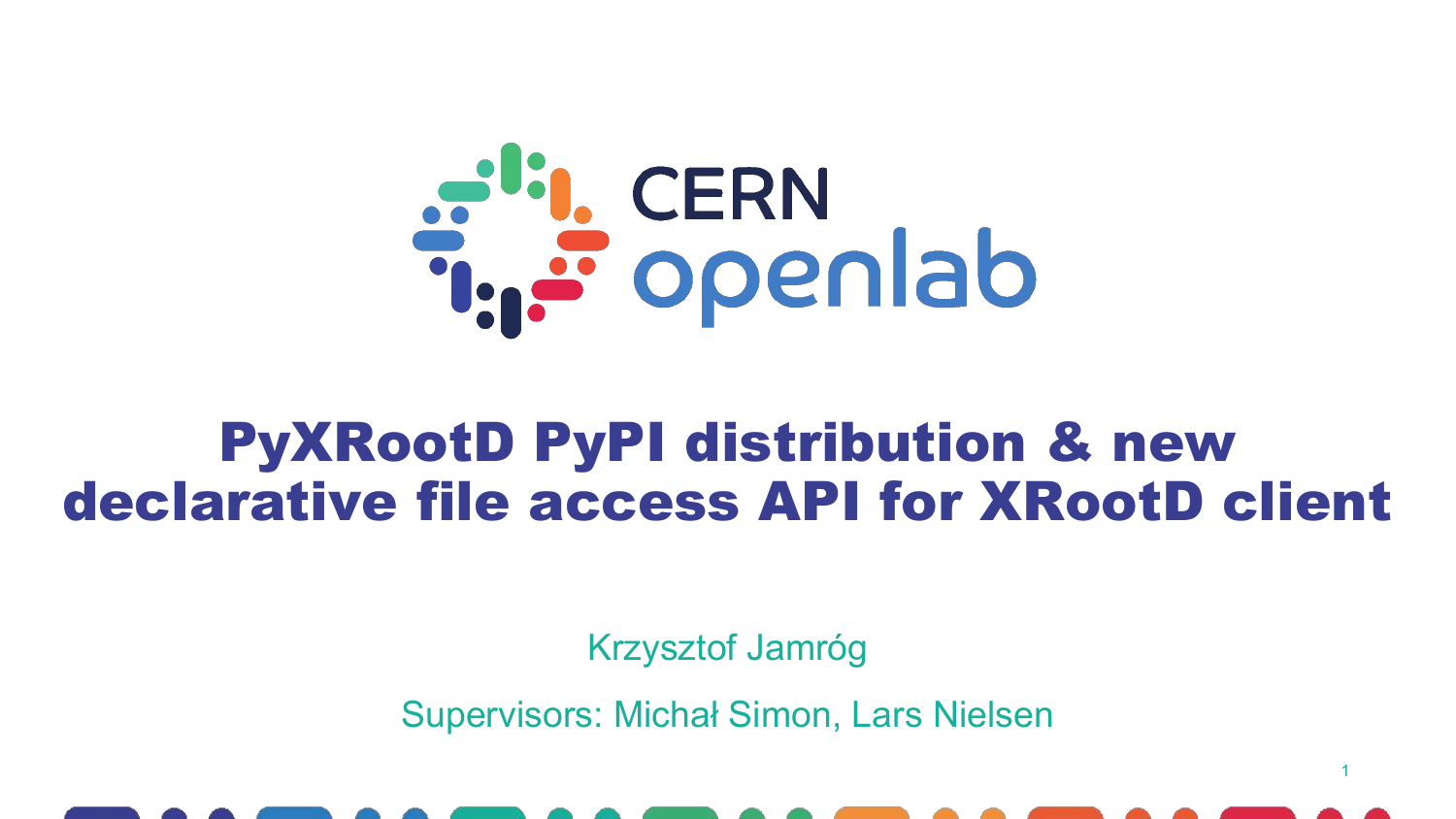# What is XRootD?

- High performance data access framework
- **Plugin based**
- Used by many frameworks e.g. :
	- Caching proxy servers
	- EOS / CTA

انا<br>ڪوڪر

- ROOT / Athena
- Client server architecture:
	- server responsible for storage aggregation and providing API to access data from these storages
	- client used to connect to the server from local machine, contains python bindings (PyXRootD)

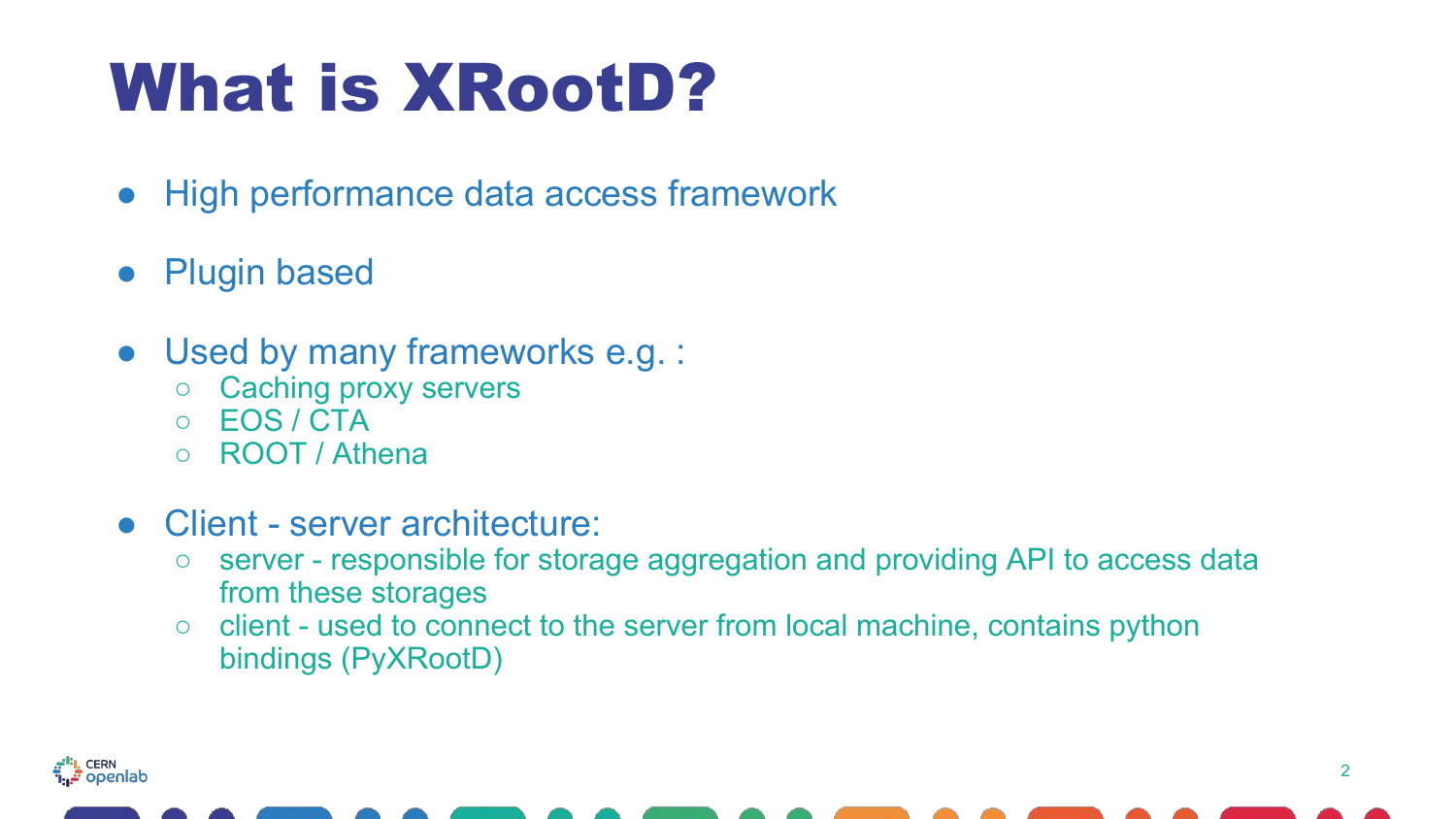## PyXRootD PyPI distribution

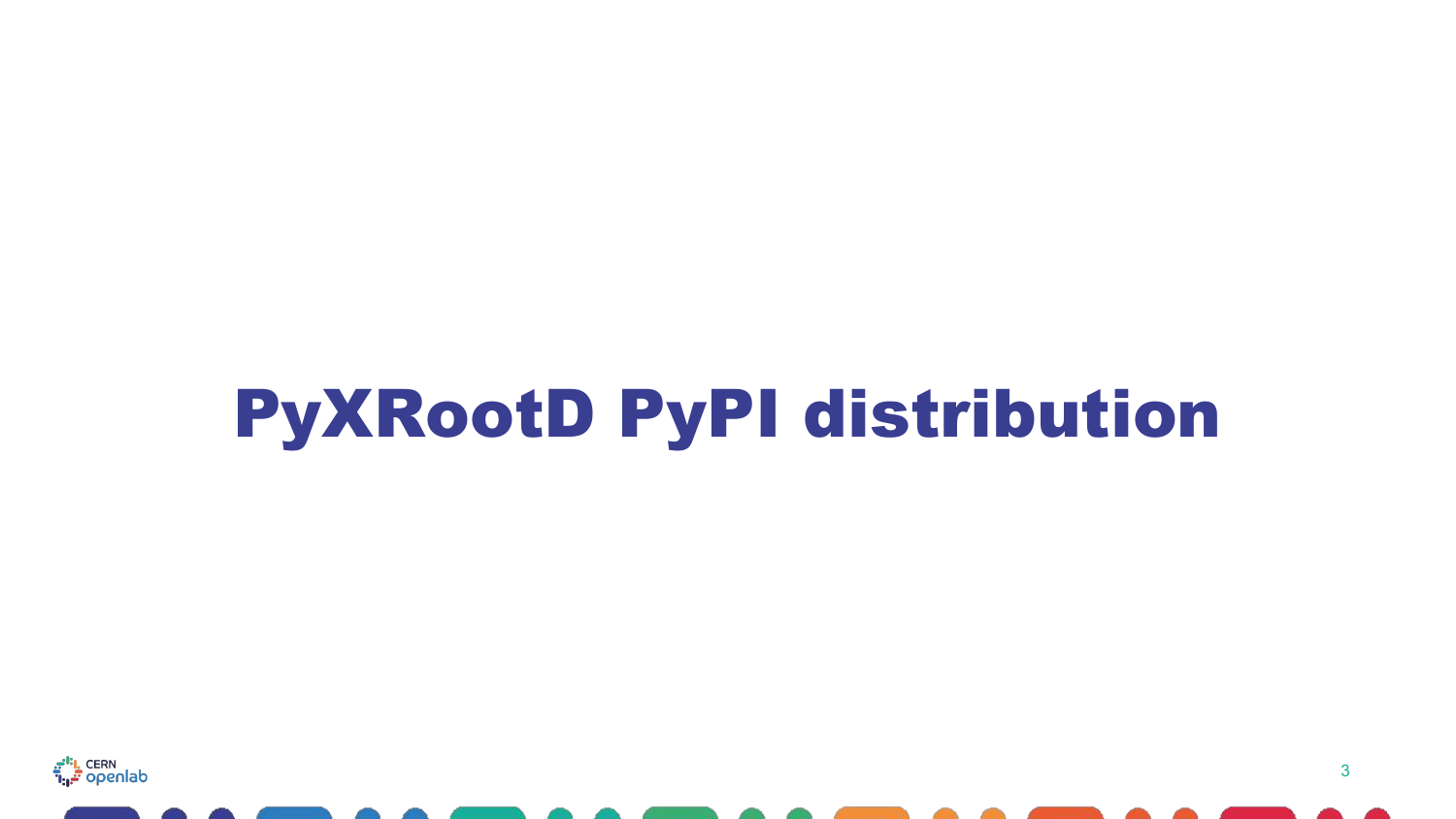#### Problems with PyXRootD installation process



Lack of support for python virtual environments



Problem with installing specific version



Installation process different than in case of other python packages



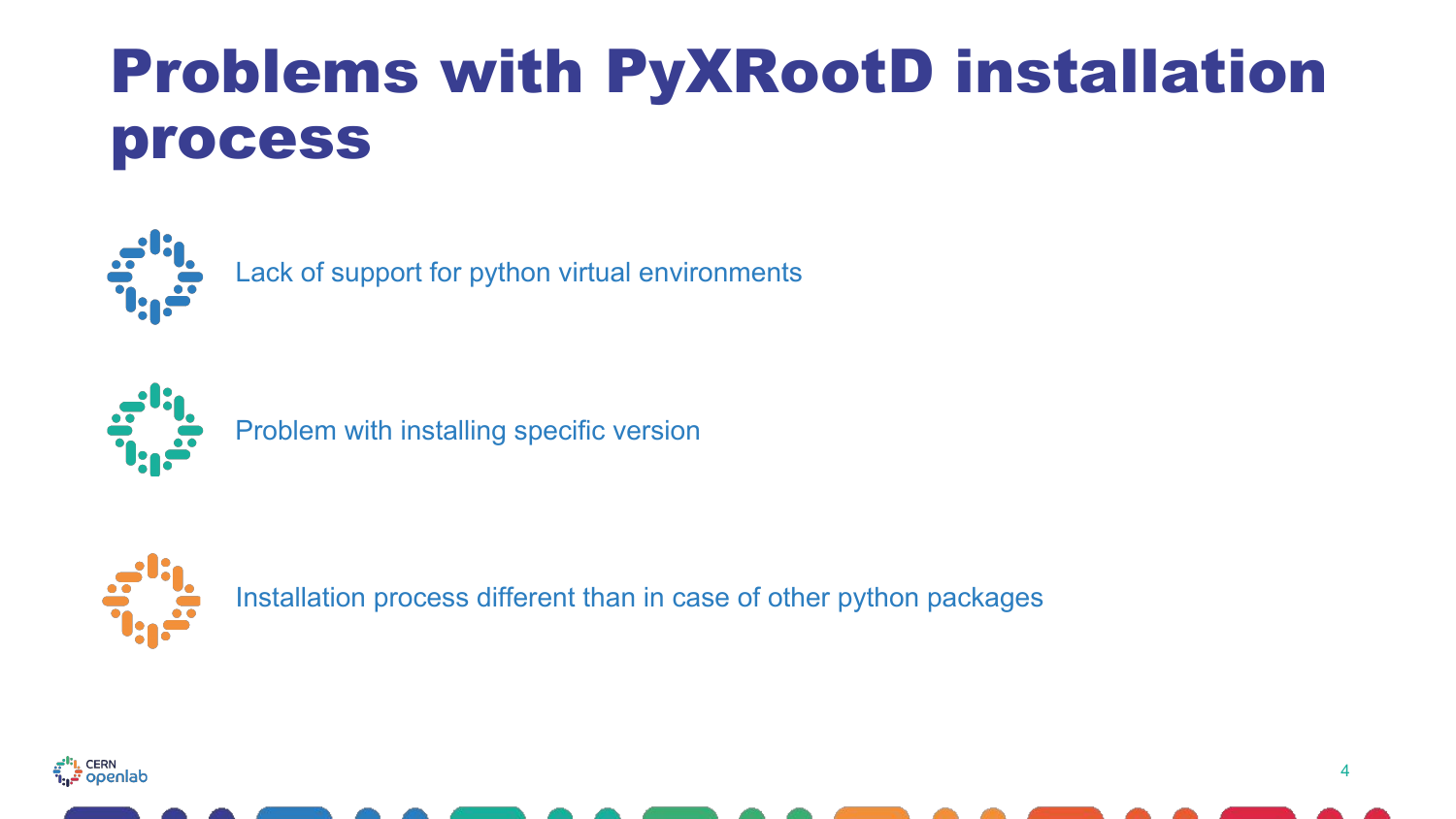#### PyPI distribution

#### *Publishing xrootd in Python Package Index*



Easy installation process: pip install xrootd



**Versioning** 



Possibility to use requirements.txt for installing xrootd



Publishing integrated with GitLab CI

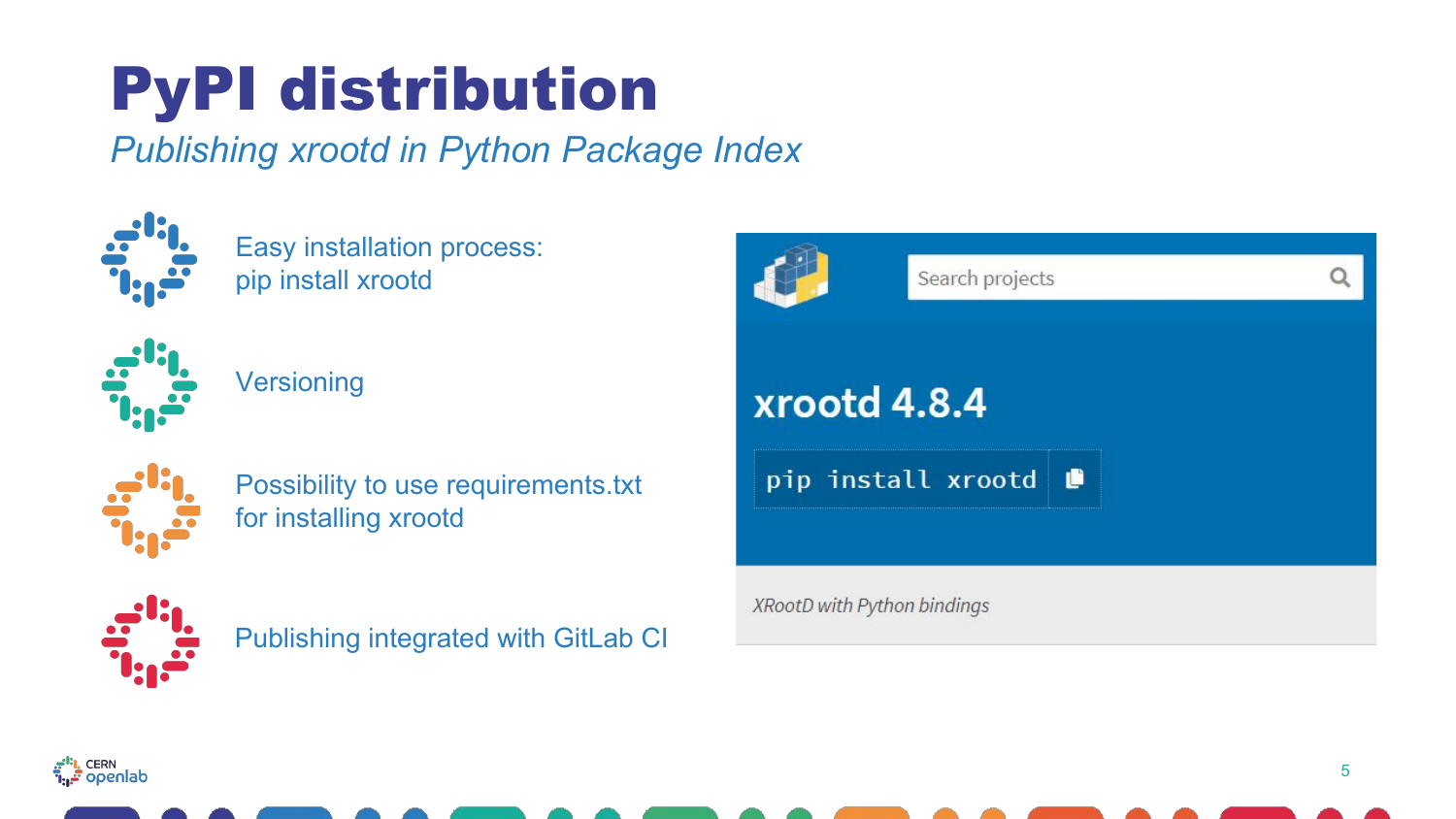#### New declarative file access API for XRootD client

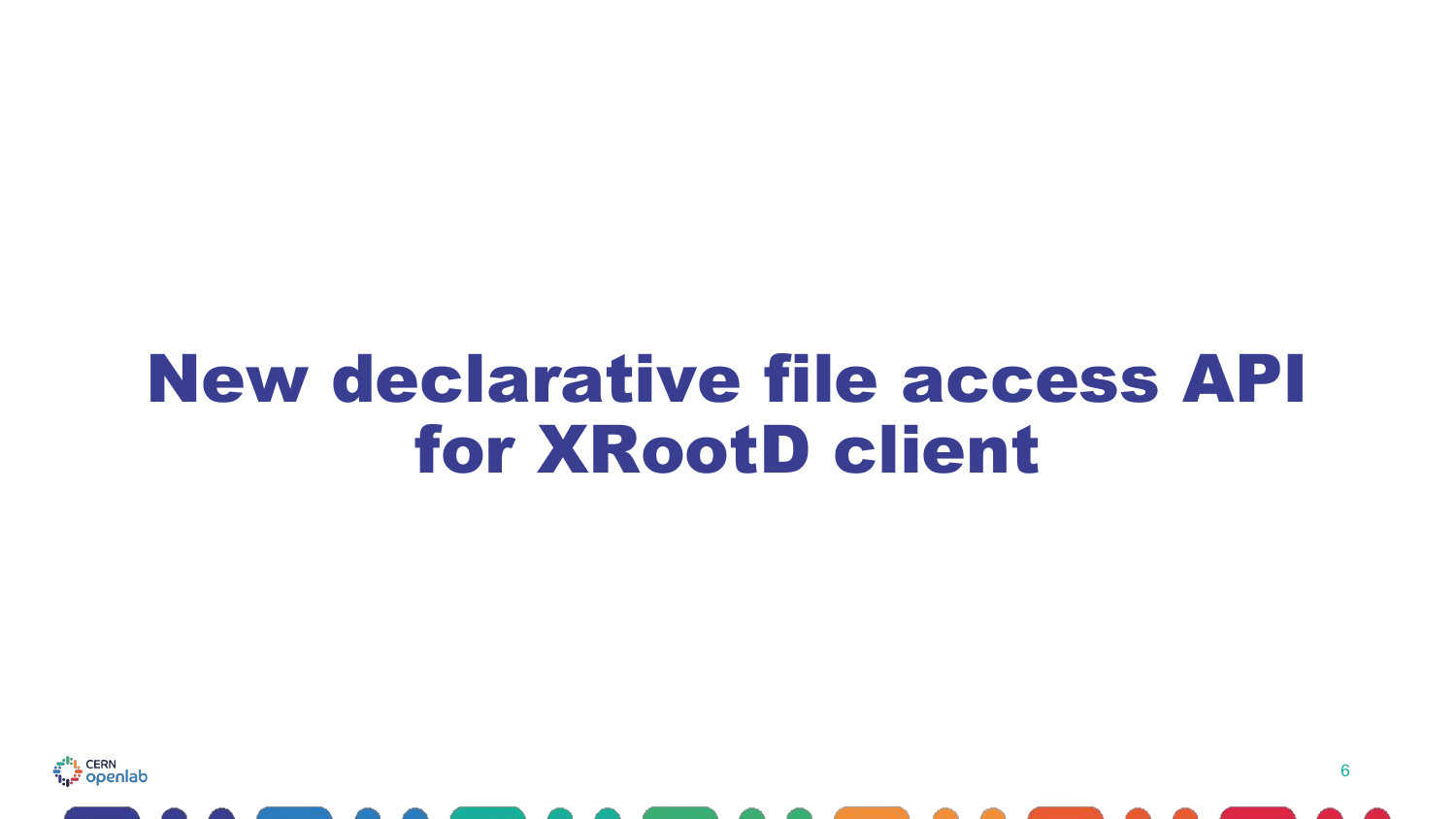# Two versions of file operations

| XRootDStatus Write( uint64 t |                     | offset,                  |  |
|------------------------------|---------------------|--------------------------|--|
|                              | $uint32 t$ size,    |                          |  |
|                              | const void *buffer, |                          |  |
|                              |                     | uint16 t timeout = $0$ ) |  |
|                              |                     | XRD WARN UNUSED RESULT;  |  |

#### ● Synchronous ● Asynchronous

| (RootDStatus Write( uint64 t |                            | offset,  |  |
|------------------------------|----------------------------|----------|--|
|                              | uint32 t                   | size,    |  |
|                              | const void                 | *buffer, |  |
|                              | ResponseHandler *handler,  |          |  |
|                              | $uint16$ t $timeout = 0$ ) |          |  |
|                              | XRD WARN UNUSED RESULT;    |          |  |

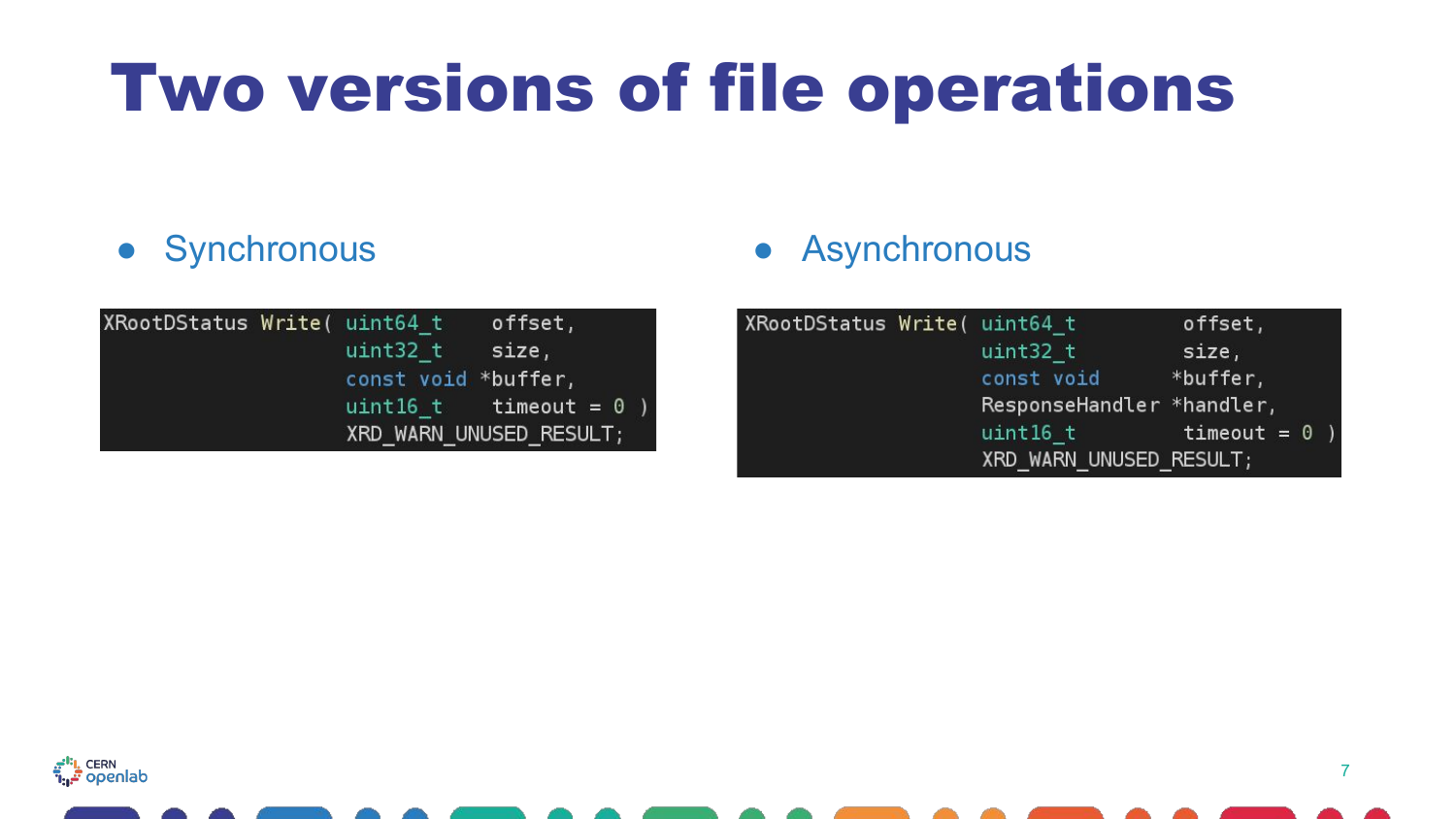#### Asynchronous operations



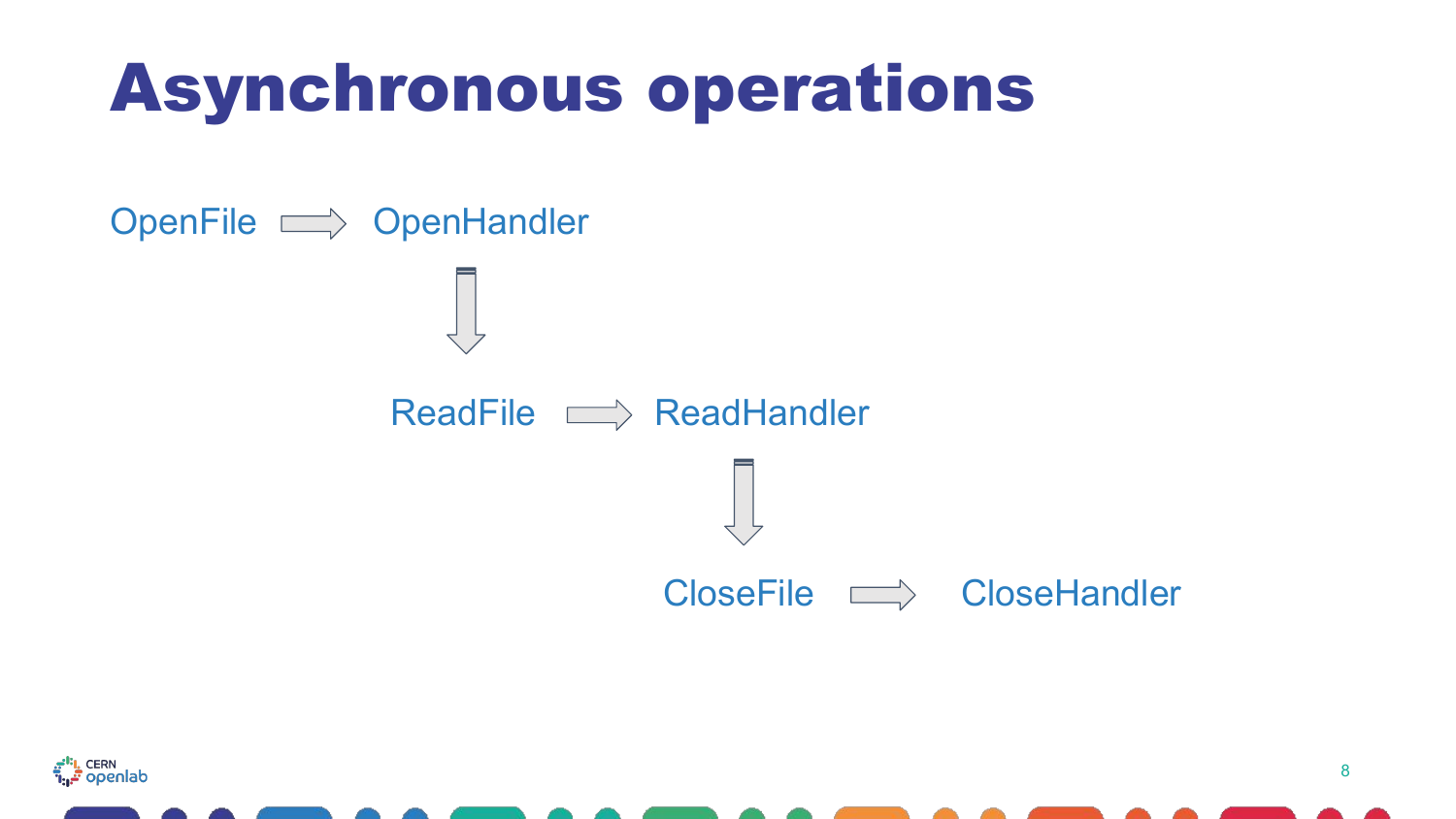#### More complex example



F<sup>it</sup>L CERN<br>T<sub>ur</sub> Openlab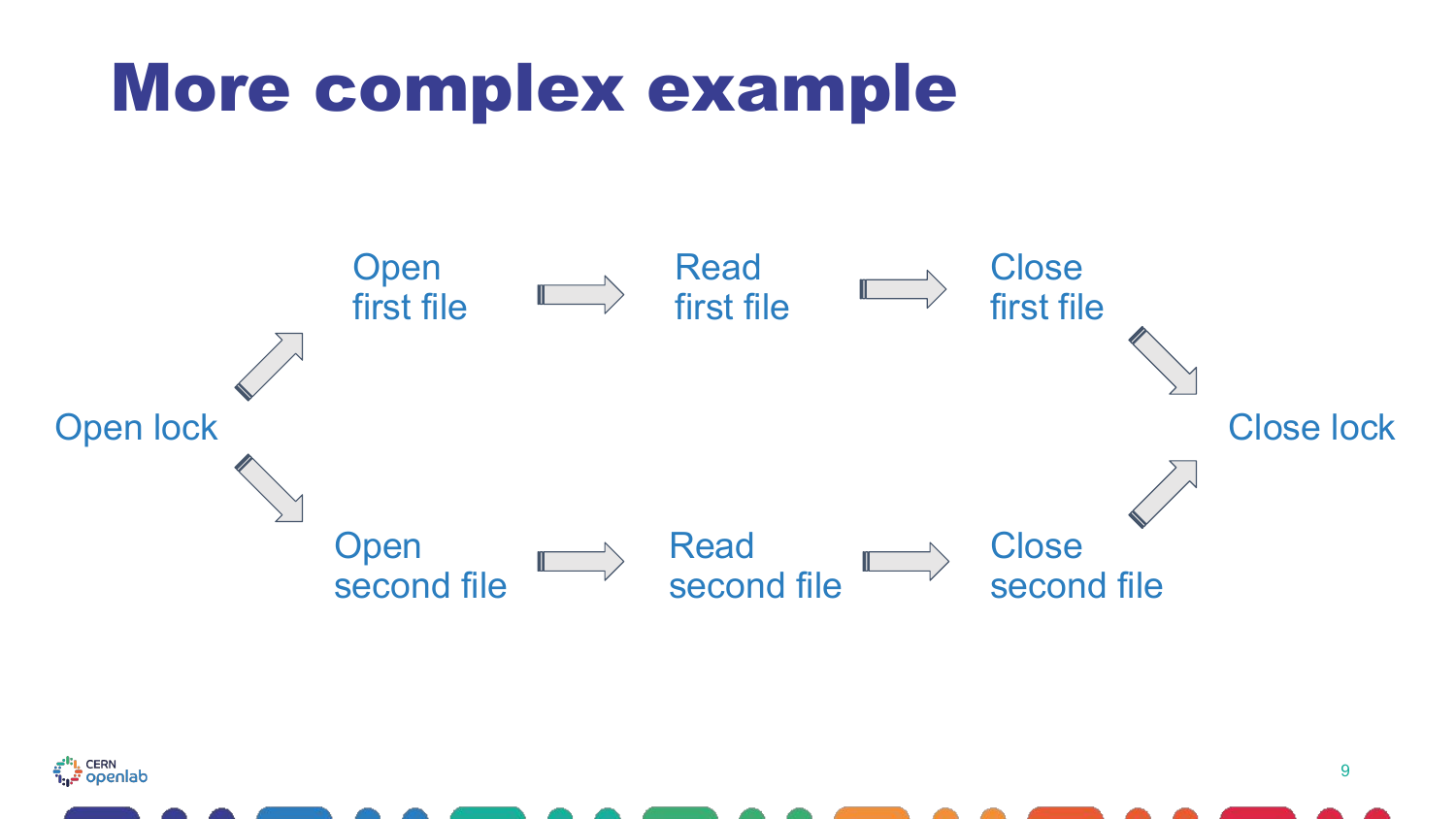#### Asynchronous operations usage example

```
const string path = \frac{1}{2} /tmp/testfile.txt";
const OpenFlags::Flags flags = OpenFlags::Read;
const Access:: Mode mode = Access:: None;
```

```
auto openHandler = new CustomerOpenHandler();
```

```
File *file = new File();
file->Open(path, flags, mode, openHandler); // Further execution in handler: Read -> Close
```
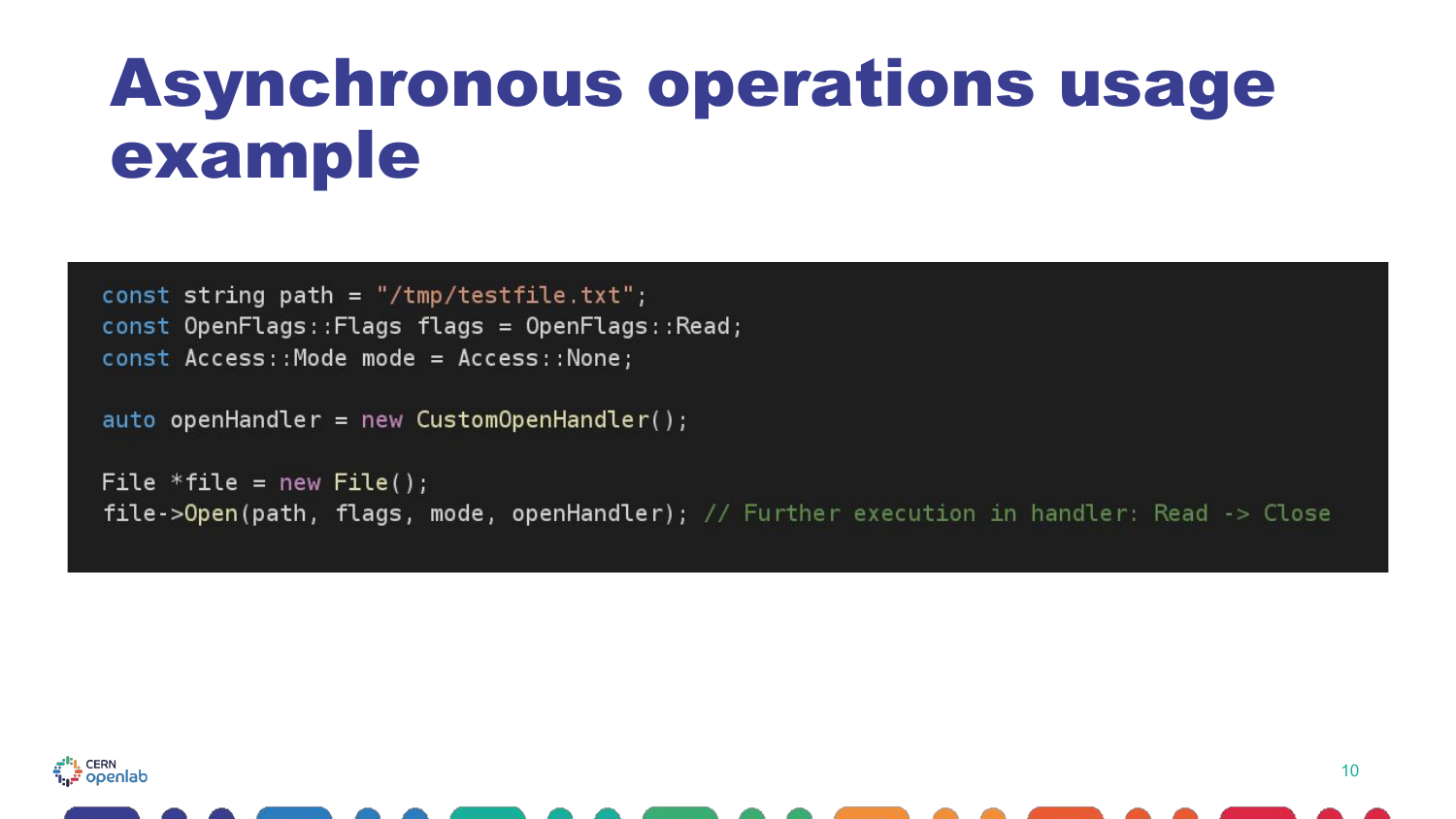#### Idea: workflow mechanism



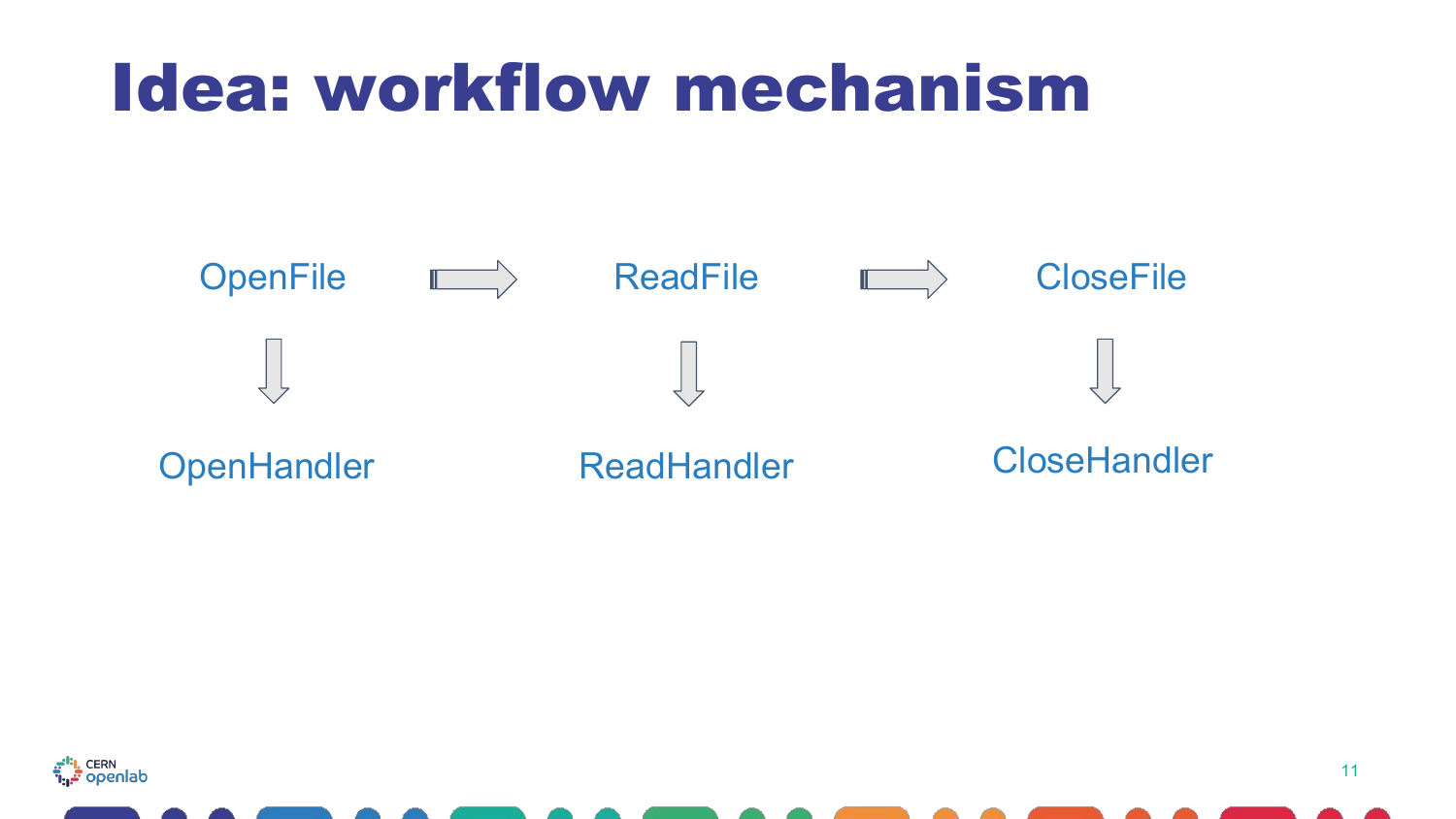### Workflow example

```
uint64 t offset = 0;
uint32 t size = 50;
char* buffer = new char[size]();
const string path = \frac{1}{2} /tmp/testfile.txt";
const OpenFlags::Flags flags = OpenFlags::Read;
const Access: : Mode mode = Access: : None;File *file = new File();
auto readHandler = new ResponseHandler();auto \&pipeline = Open(file)(path, flags, mode)
                  Read(file)(offset, size, buffer) >> readHandlerClose(file)();Workflow workflow(pipeline);
workflow.Run().Wait();
```
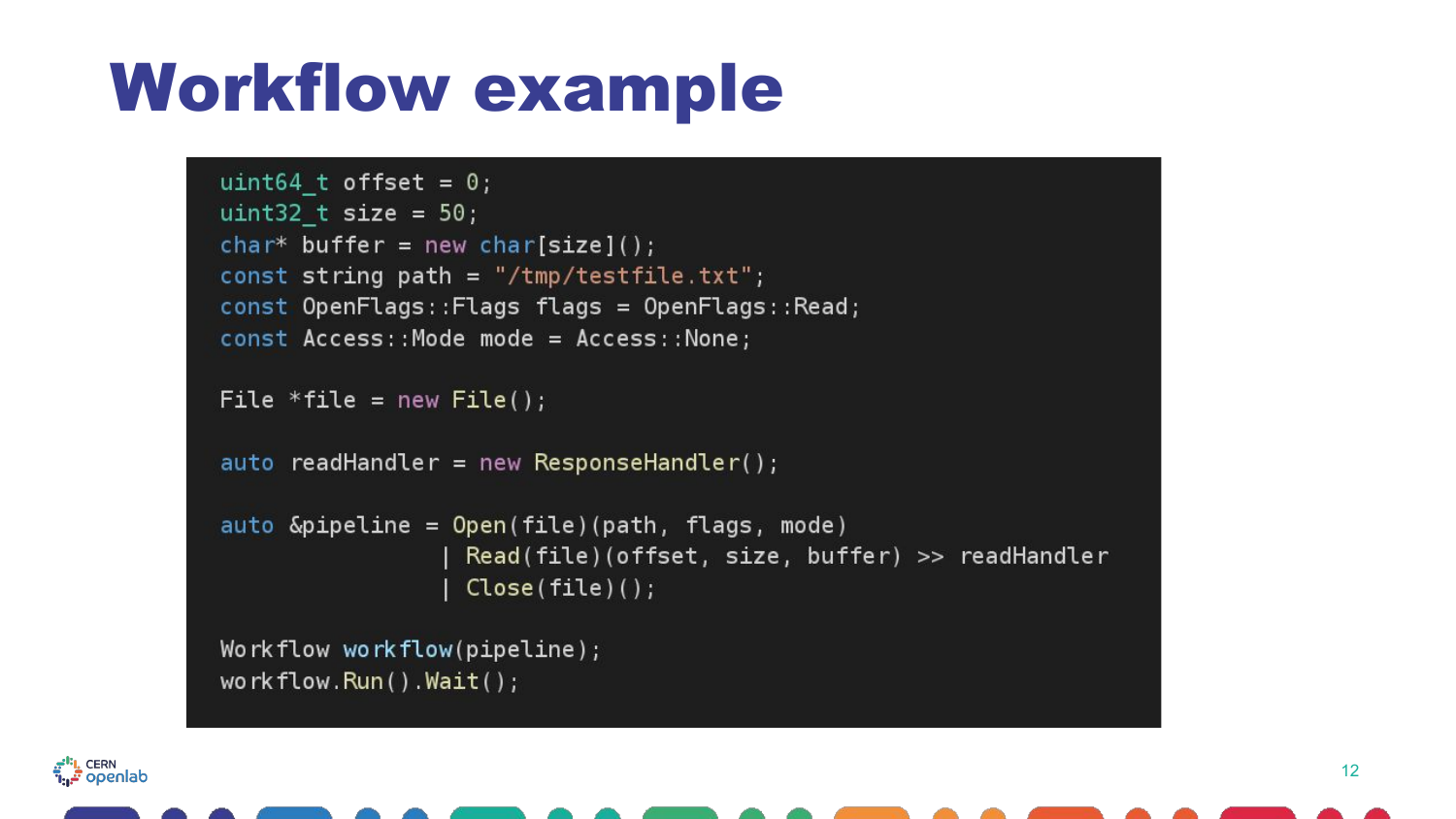#### Workflows - elements of implementation



Clear semantics of composed operations



Possibility to pass arguments between operations



Possibility to apply it to all file operations





Compile time checking of workflow declaration



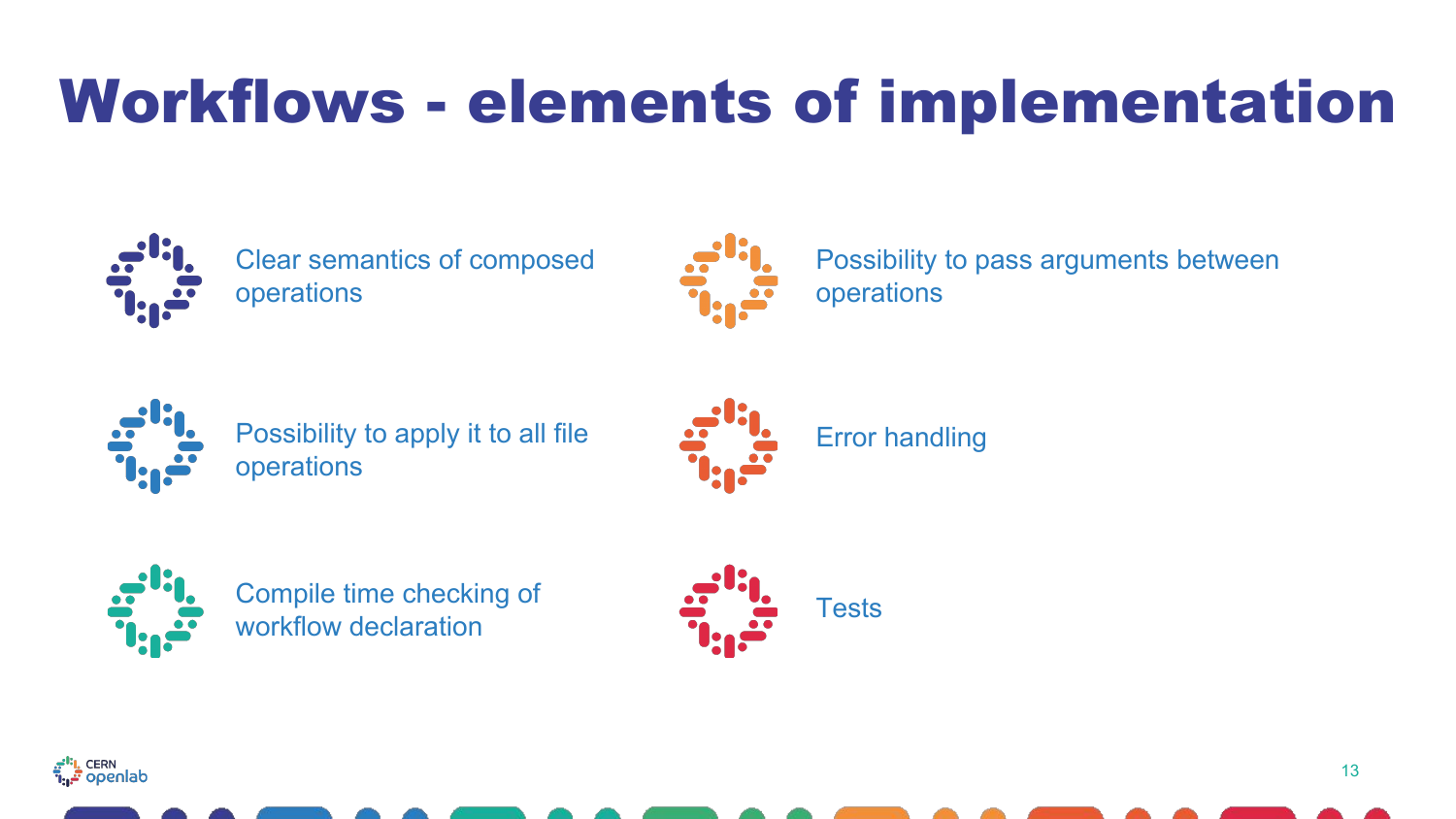#### Future work



Applying workflow mechanism to file system operations



Adding more tests